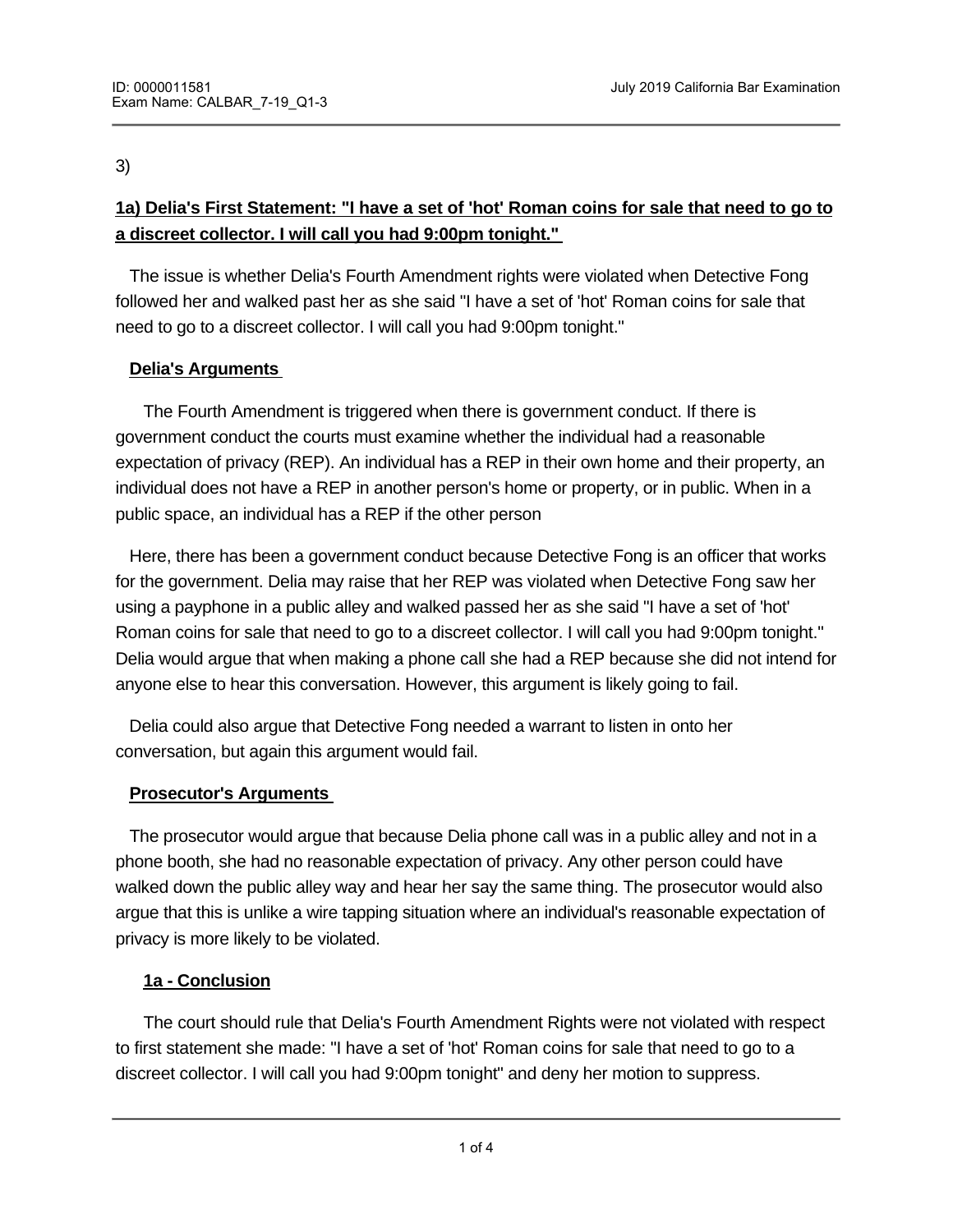# **1b) Delia's second statement: "Fine, call your buyer and let me know if we have a deal for the hot coins."**

 The issue is whether Delia's Fourth Amendment rights were violated when Detective Fong bought a "Bird Song Microphone" from a pet store to listen to Delia's 9:00pm phone call.

 An individual has a REP in their own home and their property, an individual does not have a REP in another person's home or property, or in public. An individual has a REP with any conversations that are made privately in the home. Additionally, if officers use a thermal imager to detective activity in a home and the thermal imager is not accessible to the public, the officer may not do so and it violates the individual's REP. Any products that are accessible to the public may be used by the police to gather information for a case.

#### **Delia's Arguments**

Here, Delia would argue that Detective Fong violated her REP by using the "Bird Song Microphone" that promisers to enable a listener to hear the chirping of birds from a distance of 150 feet. She would argue that the fact that he went to Nell's house and lied to Nell saying that he needed to go on the deck because he was investigating a terrorist plot and "lives are at stake" constitutes bad faith in gathering information for a warrant. Delia would also argue that this is like an officer using a thermal imager to detect illegal activity. However, although her arguments here are stronger, the court would not likely suppress this statement.

#### **Prosecutor's Arguments**

 The Prosecutor would argue that the "Bird Song Microphone" was bought from a pet store. This piece of equipment is accessible for purchase by anyone in the public and anyone could have used the microphone to listen onto Delia's conversation. The prosecutor could further argue that a robber or a neighborhood crime watch civilian could have performed the same act of buying the microphone from the store to listen into Delia's conversation. The prosecutor would argue that this is unlike the use of a thermal imager as those are not easily accessible by the public. With regards to lying to Nell, the prosecutor would argue that Detective Fong was executing his discretion to obtain information and following up on a lead that he received.

#### **1b - Conclusion**

 Therefore, the court deny Delia's motion to suppress her second statement "[f]ine, call your buyer and let me know if we have a deal for the hot coins" and admit the statement.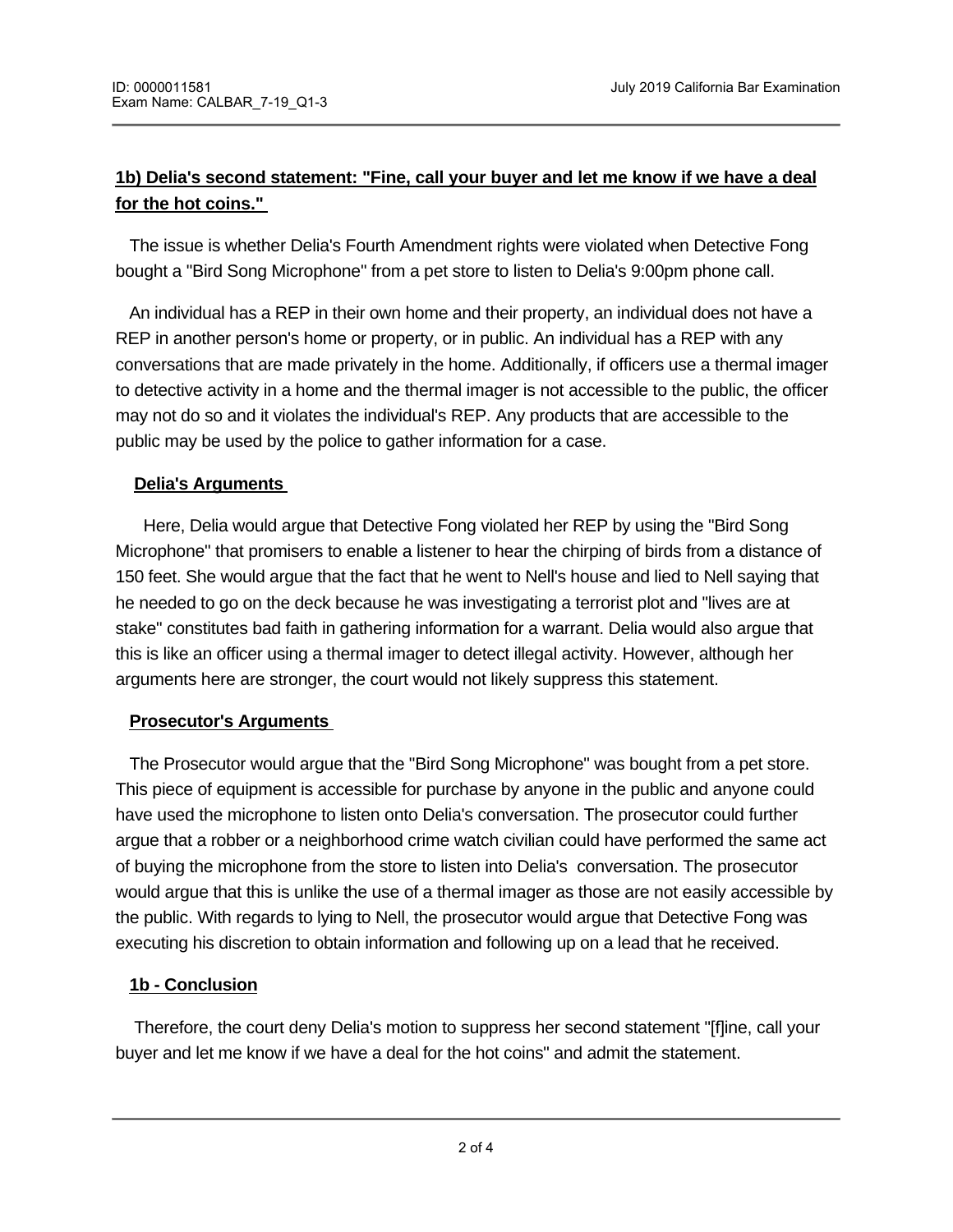### **1c) Roman Coins**

 The issue is whether Delia's Fourth Amendment rights were violated when Detective Fong obtained a warrant and searched Delia's house to recover the coins.

When there has been a government conduct, and there is a reasonable expectation in the location/property searched, the next question is whether there was a valid warrant. A valid warrant must be based on probable cause and reasonable particularity of the places to be searched and the things to be seized. Probable cause can arise from an anonymous tip so long as the officer takes steps to confirm the tip. A warrant must be executed by a neutral magistrate, without any bias. If a warrant is properly obtained, the court must ensure the warrant was properly executed.

#### **Delia's Arguments**

 Here, Delia would argue that Detective Fong did not have probable cause to execute a warrant. She would argue that Detective Fong merely received an anonymous email that stated "Your robber is Delia, and is trying to sell the stolen coins." She would argue that based on this email Detective Fong did not corroborate the tip and did not try to find out who the email was sent from, whether the email was true, and instead chose to follow her and listen into her private conversation. She could attempt to argue that he cannot follow her, but there are no laws against an officer following a person whether by foot her car. Her arguments would likely fail. Delia would argue that the warrant was improperly obtained therefore, he could not have gone into her house and searched for the coins.

#### **Prosecutor's Arguments**

 The Prosecutor would argue that Detective Fong properly executed the warrant based on probable cause and particularity. Fong investigated the anonymous tip, properly overheard Delia talking on the phone in a public alley that was not in a phone booth, and heard her say the first statement. Fong then used a microphone that is accessible to the public and used it to listen onto Delia's 9pm phone call from the same booth and hearing the second statement. It was then that Fong used the information he gathered, put it into an affidavit for a search warrant for Delia's house, and obtained a signed warrant from a judge to search Delia's house and recover the coins. There are no facts to show that Detective Fong illegally or in bad faith obtained the judge's signature, and there are no facts to show that the warrant did not state the place to be searched (Delia's house) and the thing(s) to be seized (coins).

#### **1c - Conclusion**

Therefore, the court should deny  $D$  and admit the  $\mathcal{D}_\text{max}$  motion to suppress and admit the Roman coins